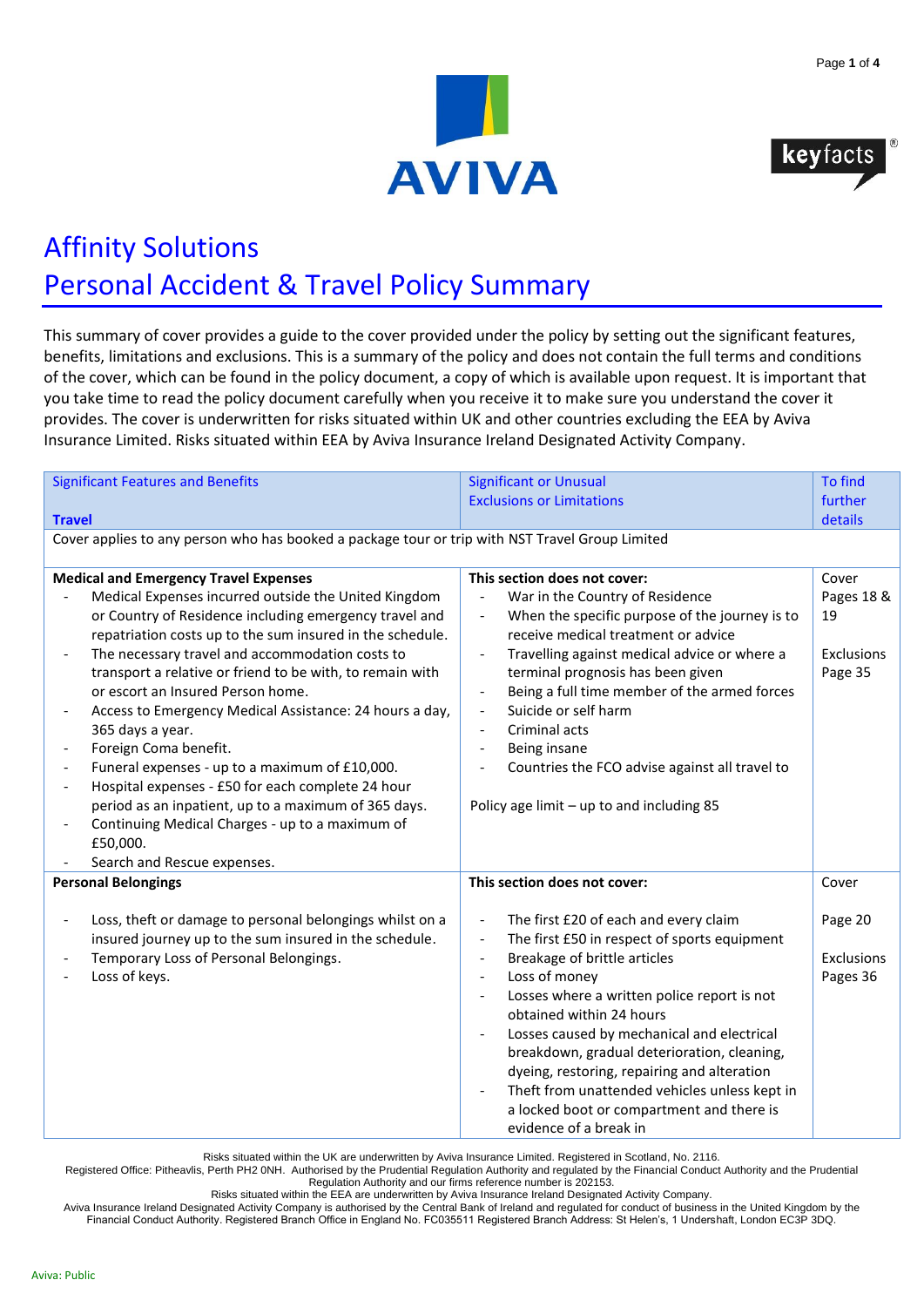| <b>Money</b><br>Loss, theft or damage to money whilst on a insured<br>$\frac{1}{2}$<br>journey up to the sum insured in the schedule.<br>Maximum cash limit is £2,000.<br>$\overline{\phantom{a}}$<br>includes cover for loss of, or damage to, a passport or visa<br>$\overline{\phantom{a}}$<br>during, or up to 7 days prior to, an insured journey.<br>Lost or damaged documents covered to £1,500 for any<br>insured journey.                                                                                                                                                                                                                                                          | Loss or damage to sports equipment whilst in<br>use<br>Loss or damage following confiscation or<br>detention by customs or government officials<br>This section does not cover:<br>The first £20 of each and every claim<br>$\frac{1}{2}$<br>Losses where a written police report is not<br>$\overline{a}$<br>obtained within 24 hours.<br>Errors and omissions in receipts, or depreciation<br>$\blacksquare$<br>in value.<br>Theft from unattended vehicles unless kept in a<br>locked boot or compartment and there is<br>evidence of a break in.<br>Theft of credit/debit and bankers cards unless<br>the Insured Person has complied with all the                                                                                                                                                                                              | Cover<br>Page 21<br>Exclusions<br>Page 36           |
|---------------------------------------------------------------------------------------------------------------------------------------------------------------------------------------------------------------------------------------------------------------------------------------------------------------------------------------------------------------------------------------------------------------------------------------------------------------------------------------------------------------------------------------------------------------------------------------------------------------------------------------------------------------------------------------------|-----------------------------------------------------------------------------------------------------------------------------------------------------------------------------------------------------------------------------------------------------------------------------------------------------------------------------------------------------------------------------------------------------------------------------------------------------------------------------------------------------------------------------------------------------------------------------------------------------------------------------------------------------------------------------------------------------------------------------------------------------------------------------------------------------------------------------------------------------|-----------------------------------------------------|
|                                                                                                                                                                                                                                                                                                                                                                                                                                                                                                                                                                                                                                                                                             | terms and conditions.                                                                                                                                                                                                                                                                                                                                                                                                                                                                                                                                                                                                                                                                                                                                                                                                                               |                                                     |
| Cancellation, Curtailment or Change of Itinerary<br>Reimbursement for all non-recoverable deposits, advance<br>payments and other charges paid or due to be paid for<br>travel and/or accommodation if the trip needs to be<br>cancelled, up to the sum insured in the schedule.<br>Cost of additional travel and accommodation expenses<br>and reimbursement of any pre-booked accommodation<br>and travel expenses if the trip needs to be curtailed.<br>Cost of sending replacement Insured Person to assume the<br>$\overline{\phantom{a}}$<br>duties of an Insured person who has to return home.<br>Evacuation cover from any cause outside your control.<br>$\overline{\phantom{a}}$ | This section does not cover:<br>The first £25 of each and every claim<br>Disinclination to travel.<br>$\blacksquare$<br>Travelling against medical advice or for the<br>$\overline{\phantom{a}}$<br>purpose of obtaining medical treatment.<br>Financial circumstances of the Insured or<br>$\overline{a}$<br><b>Insured Persons.</b><br>Redundancy of an Insured Person.<br>$\overline{\phantom{a}}$<br>Financial failure of any provider of transport or<br>$\blacksquare$<br>accommodation.<br>Failing to check in.<br>$\qquad \qquad \blacksquare$<br>Any journey cancelled where the FCO advice at<br>$\overline{a}$<br>the time the trip was booked is against all travel<br>to the destination.<br>Any cancellation, curtailment or change of<br>$\overline{\phantom{a}}$<br>itinerary because of Covid 19, Coronavirus or<br>any variant of | Cover<br>Page 22 &<br>23<br>Exclusions<br>Page 37   |
| <b>Travel Delay</b><br>Payments if the Insured Persons departure or return is<br>delayed for over 4 hours but not exceeding the amount<br>paid in respect of fares for such delayed travel or £750<br>(whichever is the lesser) due to the mode of transport<br>being delayed due to strike, industrial action, adverse<br>weather conditions, mechanical breakdown.<br><b>Missed Departure</b>                                                                                                                                                                                                                                                                                             | This section does not cover:<br>Failing to check in.<br>Failure to obtain written confirmation from the<br>carriers of, and the reasons for, the delay.<br>Failure to obtain alternative equivalent means of<br>$\overline{a}$<br>transport.<br>Delay where compensation is recoverable from<br>the airline or other carrier.<br>This section does not cover:                                                                                                                                                                                                                                                                                                                                                                                                                                                                                       | Cover<br>Page 24<br>Exclusions<br>Pages 38<br>Cover |
| Additional accommodation and transport expenses                                                                                                                                                                                                                                                                                                                                                                                                                                                                                                                                                                                                                                             | Car breakdown unless a repairers report is<br>$\overline{a}$                                                                                                                                                                                                                                                                                                                                                                                                                                                                                                                                                                                                                                                                                                                                                                                        | Page 24                                             |
| incurred due to late arrival at any departure point due to<br>public transport being delayed or the car the Insured<br>Person is travelling in breaking down or being involved in                                                                                                                                                                                                                                                                                                                                                                                                                                                                                                           | obtained of brittle articles.<br>Accident unless a police or Insurers accident<br>$\overline{\phantom{a}}$<br>report form has been obtained.                                                                                                                                                                                                                                                                                                                                                                                                                                                                                                                                                                                                                                                                                                        | Exclusions<br>Page 38                               |
| an accident up to the sum insured in the schedule.                                                                                                                                                                                                                                                                                                                                                                                                                                                                                                                                                                                                                                          |                                                                                                                                                                                                                                                                                                                                                                                                                                                                                                                                                                                                                                                                                                                                                                                                                                                     |                                                     |
| <b>Hijack and Kidnap and Ransom</b><br>A daily benefit in the event the Insured Person is<br>kidnapped or hijacked whilst on a insured journey, up to<br>the sum insured in the schedule.<br>Consultants costs as a direct result of Kidnap and Ransom.                                                                                                                                                                                                                                                                                                                                                                                                                                     | This section does not cover:<br>Any claim within the Insured Persons normal<br>$\overline{a}$<br>country of domicile.<br>Countries the FCO advise against all travel to.<br>$\blacksquare$<br>Any criminal or fraudulent act of the Insured or<br>$\blacksquare$<br>the Insured Person.                                                                                                                                                                                                                                                                                                                                                                                                                                                                                                                                                             | Cover<br>Page 25<br>Exclusions<br>Page 38           |

Risks situated within the UK are underwritten by Aviva Insurance Limited. Registered in Scotland, No. 2116.

Registered Office: Pitheavlis, Perth PH2 0NH. Authorised by the Prudential Regulation Authority and regulated by the Financial Conduct Authority and the Prudential Regulation Authority and our firms reference number is 202153.

Risks situated within the EEA are underwritten by Aviva Insurance Ireland Designated Activity Company.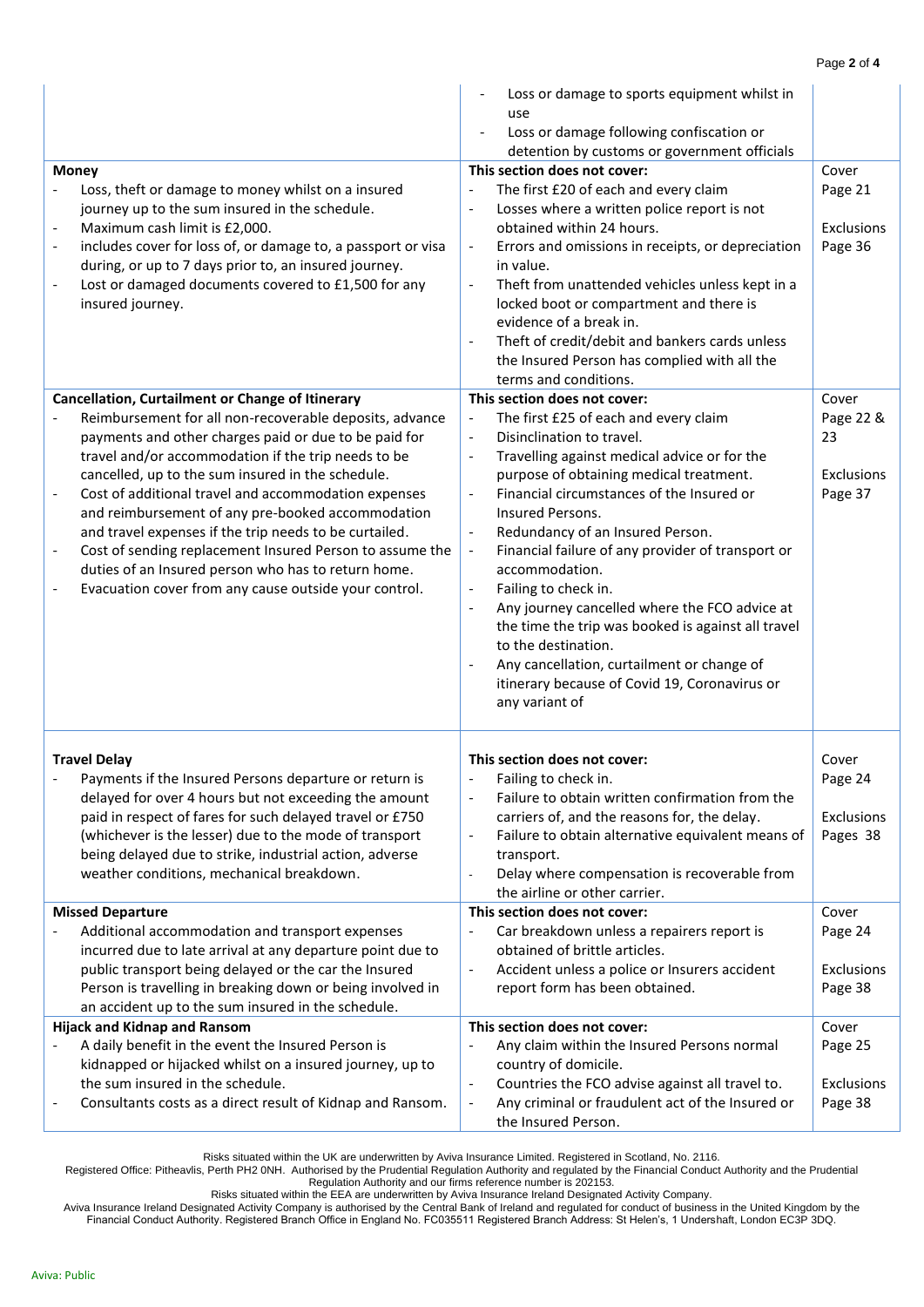| Expenses incurred by our Security Consultants Red24 for<br>evacuation following a Life Threatening Situation up to a<br>maximum of £10,000.<br>Maximum total limit £250,000 for any one period of insurance.                                                                                                                                                                                                                                                                                                                   | Any life threatening situation due to any unpaid<br>$\blacksquare$<br>debt or criminal or fraudulent act.<br>Deliberate exposure to undue peril.<br>An Insured Journey exceeding 30 days.<br>$\overline{\phantom{a}}$                                                                                                                                                                                                                                                                                                                                                                                                                                                    |                                            |
|--------------------------------------------------------------------------------------------------------------------------------------------------------------------------------------------------------------------------------------------------------------------------------------------------------------------------------------------------------------------------------------------------------------------------------------------------------------------------------------------------------------------------------|--------------------------------------------------------------------------------------------------------------------------------------------------------------------------------------------------------------------------------------------------------------------------------------------------------------------------------------------------------------------------------------------------------------------------------------------------------------------------------------------------------------------------------------------------------------------------------------------------------------------------------------------------------------------------|--------------------------------------------|
| <b>Personal Liability</b><br>Legal liability for costs and expenses as a result of<br>accidental death or bodily injury to any other person or<br>accidental loss or damage to material property of any<br>other person, up to the limit of indemnity in the schedule.                                                                                                                                                                                                                                                         | This section does not cover:<br>Bodily injury in course of employment.<br>Bodily injury to Insured Person's immediate<br>$\overline{a}$<br>family.<br>Liability arising from ownership or use of<br>$\overline{\phantom{a}}$<br>mechanical vehicles aircraft or watercraft.                                                                                                                                                                                                                                                                                                                                                                                              | Cover<br>Page 26<br>Exclusions<br>Pages 39 |
| <b>Legal Expenses</b><br>Legal liability for costs and expenses as a result of<br>accidental death or bodily injury to any other person or<br>accidental loss or damage to material property of any<br>other person resulting from an incident for which you are<br>not at fault.                                                                                                                                                                                                                                              | This section does not cover:<br>Claims relating to driving a vehicle without valid<br>licence or insurance.<br>Death illness or bodily injury not caused by a<br>$\blacksquare$<br>specific sudden event.<br>Claims for Deep Vein Thrombosis.<br>$\blacksquare$<br>Claims for libel or slander.<br>$\overline{\phantom{a}}$<br>Claims and expenses incurred prior to our<br>$\overline{\phantom{a}}$<br>written acceptance of claim.<br>Fines penalties compensation or damages which<br>$\overline{\phantom{a}}$<br>the Insured Person is ordered to pay for by a<br>court or other authority.<br>Claims deliberately or intentionally caused by<br>the Insured Person. | Cover<br>Pages 27<br>Exclusions<br>Page 40 |
| <b>Winter Sports</b><br><b>Winter Sports Equipment</b><br>If Your winter sports equipment is lost, stolen or<br>damaged by accident during Your trip, We will pay for<br>their replacement or repair, which ever is the lower,<br>after making an allowance for wear and tear and loss<br>of value up to £500<br>If You hire winter sports equipment and it is lost,<br>stolen or damaged by accident during Your trip, We<br>will pay for its replacement or repair. The most We<br>will pay is £400 for each Insured Person. | This section does not cover:<br>The first £50 of each and every claim<br>Not taking reasonable care to keep equipment<br>safe<br>Equipment that is damaged by an authority,<br>transport company or hotel and no written<br>confirmation from them being obtained<br>Equipment that is damaged by an airline and<br>failure to get a property irregularity report,<br>written notice of the claim to the airline and<br>failure to keep travel tickets and tags<br>Deliberate or malicious damage by You<br>Wear and tear and loss of value<br>Loss from motor vehicles<br>$\overline{\phantom{a}}$<br>Damage from use<br>$\overline{\phantom{a}}$                       |                                            |
| <b>Delay due to Avalanche</b><br>We will cover you for extra travel and accommodation<br>if an avalanche delays your arrival at or departure<br>from the resort up to £200                                                                                                                                                                                                                                                                                                                                                     |                                                                                                                                                                                                                                                                                                                                                                                                                                                                                                                                                                                                                                                                          |                                            |
| <b>Piste Closure</b><br>£20 per day, up to £300 to move to another resort for<br>piste closure<br>£30 per day, up to £300 if your resort stays closed                                                                                                                                                                                                                                                                                                                                                                          | Closures outside the period 1 <sup>st</sup> December to 15 <sup>th</sup><br>$\overline{\phantom{a}}$<br>April within the UK and Europe<br>Failure to provide evidence of piste closure from<br>$\overline{\phantom{a}}$<br>PGL Group Limited or resort management                                                                                                                                                                                                                                                                                                                                                                                                        |                                            |
| Ski Pack<br>If, due to illness or injury, You are medically certified<br>as being unable to ski or board We will pay the<br>proportionate cost of Your non-refundable ski pack up<br>to £300                                                                                                                                                                                                                                                                                                                                   | Failure to obtain a medical report from a doctor<br>$\blacksquare$<br>to confirm the dates you were unable to ski                                                                                                                                                                                                                                                                                                                                                                                                                                                                                                                                                        |                                            |

Risks situated within the UK are underwritten by Aviva Insurance Limited. Registered in Scotland, No. 2116.

Registered Office: Pitheavlis, Perth PH2 0NH. Authorised by the Prudential Regulation Authority and regulated by the Financial Conduct Authority and the Prudential Regulation Authority and our firms reference number is 202153.

Risks situated within the EEA are underwritten by Aviva Insurance Ireland Designated Activity Company.